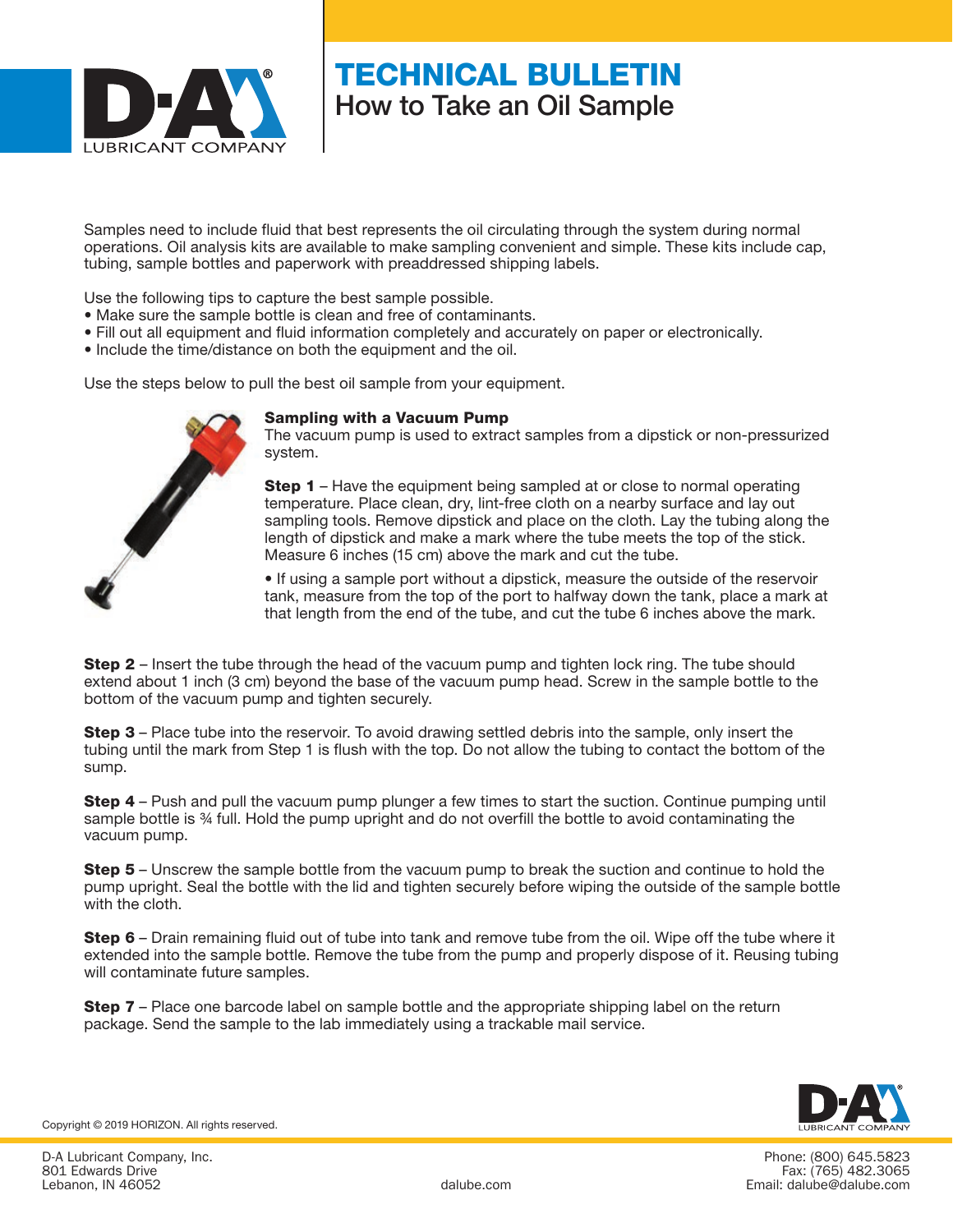

### TECHNICAL BULLETIN How to Take an Oil Sample

#### Sampling with a KST Series Probing Valve

The KST Series Probe Sampling Valve is a needle valve that is installed on a pressurized system. The valve should be installed on a pressurized line with a minimum of 4 psi to a maximum of 1000 psi. It requires the use of the KST Series Cap to insert into the valve to retrieve sample. It consists of a bottle cap, 4" tube with a needle and a vent opening to allow flow.

**Step 1** – Have the equipment being sampled at or close to normal operating temperature. Wipe the valve with a clean, dry, lint-free cloth. Hold a separate waste container under the KST Series cap and insert the needle probe into the valve. Flush at least 3 times the fluid in the valve into the container to purge stagnant oil and debris. Remove the needle probe to stop the flow and set the separate container in a safe place.

Step 2 – Remove the cap from the sample bottle. Place the KST Series cap onto the sample bottle and secure it firmly. Take the sample bottle with the KST Series cap and insert the needle probe into the valve. Fill the sample bottle to approximately ¾ full.

**Step 3** – Remove the needle probe to stop the flow. Place the cap onto the sample bottle and tighten securely before wiping the outside of the sample bottle with the cloth.

**Step 4** – Tighten the protective cap back onto the valve. Wipe the valve with a clean rag to remove any excess fluid. Discard the KST Series cap assembly in a safe manner.

**Step 5** – Place one barcode label on sample bottle and the appropriate shipping label on the return package. Send the sample to the lab immediately using a trackable mail service.



#### Sampling with a KP Pushbutton Sampling Valve

The KP Series is a push button sampling valve that is installed on a pressurized system. The valve should be installed on a pressurized line with a minimum of 4 psi – maximum of 100 psi.

**Step 1** – Have the equipment being sampled at or close to normal operating temperature. Remove the protective cap from the valve and wipe the opening with a clean, dry, lint-free cloth. Place a separate waste under the valve opening. Press the KP Series button and flush at least 3 times the fluid in the valve into the separate waste container. Dispose the waste oil properly.

Step 2 – Remove the lid from the sample bottle. Place the sample bottle under the valve opening. Press the KP Series button to dispense fluid into the sample bottle filling it to approximately ¾ full.

Step 3 – Release the KP Series button to close the valve. Place the protective cap back onto the valve and secure it firmly. Screw the cap onto the sample bottle and tighten securely before wiping the outside of the sample bottle with the cloth.

Step 4 – Place one barcode label on sample bottle and the appropriate shipping label on the return package. Send the sample to the lab immediately using a trackable mail service.